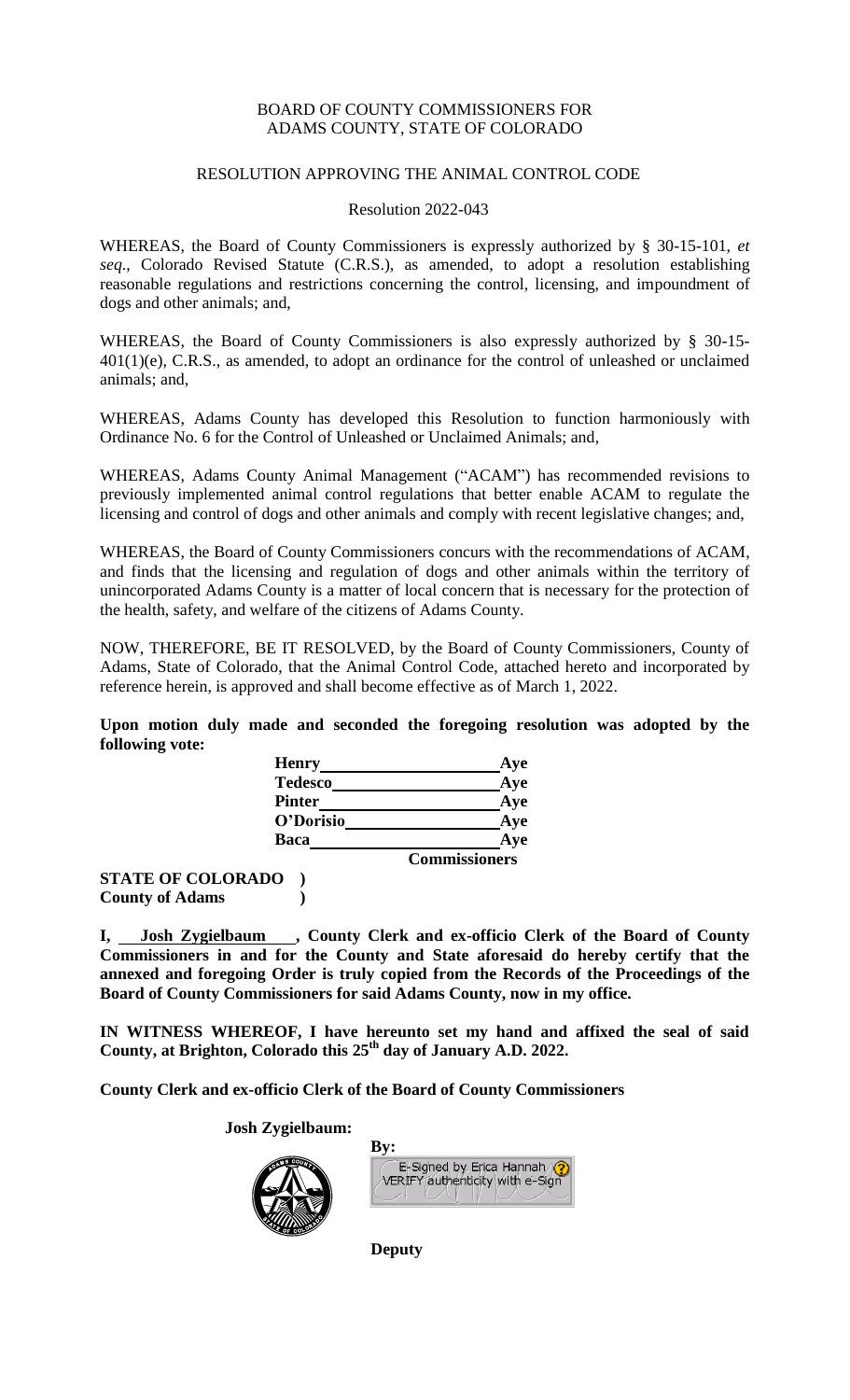# **ANIMAL CONTROL CODE**

# **ARTICLE I: DEFINITIONS**

Pursuant to § 2-4-101, C.R.S., as amended, all words and phrases contained in this Code shall be read in context and construed according to the rules of grammar and common usage, unless otherwise particularly defined herein.

- 1-1. **"Adams County Animal Management (ACAM)"** means the work unit within the Adams County Community Safety and Well-Being, tasked with the duties and responsibilities associated with the management, control, and enforcement of pet animal issues.
- 1-2. **"Abandon"** means the leaving of an animal without adequate provisions for the animal's proper care by its owner, the person responsible for the animal's care or custody, or any other person having possession of such animal.
- 1-3. **Altered Dog**" means a dog from which the reproductive organs have been removed (spayed or neutered).
- 1-4. "**Animal**" means any living pet animal.
- 1-5. "**Animal Management Officer**" means any employee of Adams County who is employed for the purpose of animal control.
- 1-6. "**Animal in heat**" means a female dog or other animal during its regular recurrent period of estrus (heat) or ovulation.
- 1-7. "**Barking Dog**" means any dog, whether on or off the dog owner's premises, that disturbs the peace of any person by loud, habitual, and persistent barking, howling, yelping, whining, or other utterance.
- 1-8. **"Bodily injury"** means any physical injury that results in severe bruising, muscle tears, or skin lacerations requiring professional medical treatment or any physical injury that requires corrective or cosmetic surgery, or any other injury as defined in § 18-9- 204.5(2)(a), C.R.S., as amended.
- 1-9. "**Caretaker**" or **"Custodian"** means any person who harbors an animal or has the custody, charge, care, or possession of a pet animal, including the owner of the animal.
- 1-10. **"Cat"** means any animal of the genus and species Felis catus.
- 1-11. **"Confined"** means caged or restrained in a manner that prevents or precludes escape.
- 1-12. "**Control**" means:
	- (a) Physical restraint of an animal by means of a leash, cord, or chain or confinement of a animal within the boundaries of the real property of its owner or caretaker; or
	- (b) Physical or verbal command, domination, or regulation of animals, such as working livestock, retrieving wild game in season with a licensed hunter, assisting law enforcement officers, or being trained for any of these pursuits; or
	- (c) Prevention of noise or disturbance that constitutes a violation of section 5-10, below.
- 1-13. "**Dog or domestic dog**" means any animal of the genus and species Canis Familiaris or that is related to the wolf.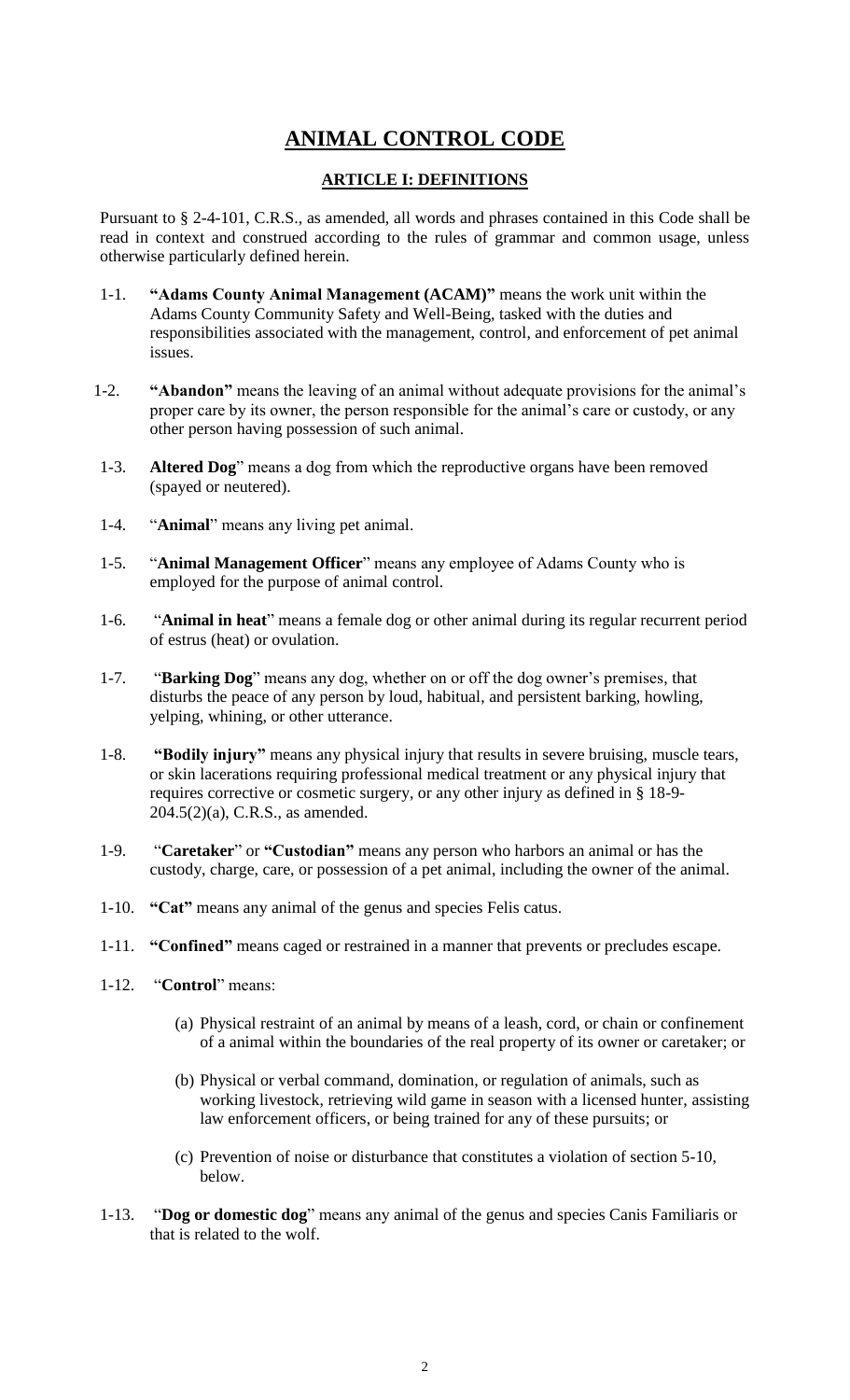- 1-14. "**Excessive pet animal feces**" means any accumulation of feces from one or more pet animals in sufficient quantity to generate odors off the premises of the owner or caretaker.
- 1-15. "**Harboring**" means occupying any premises on which an animal is kept or to which an animal customarily returns for food and care. Persons harboring an animal shall be subject to the provisions of this Code as it applies to animal owners caretakers, and custodians.
- 1-16. "**Impound**" means to take custody of and hold an animal at the Riverdale Animal Shelter (RAS).
- 1-17. "**Licensed facility**" means a dog kennel, boarding, or breeding facility duly regulated, inspected, and licensed by any federal or state governmental entity, including the United States Department of Agriculture and the Colorado Department of Agriculture.
- 1-18. **"Livestock**" means cattle, swine, sheep, goats, and such horses, mules, donkeys, and other animals used in the farm or ranch production of food, fiber, or other agricultural products.
- 1-19. **"Mistreatment"** means every act or omission that causes or unreasonably permits the continuation of unnecessary or unjustifiable pain or suffering.
- 1-20. **"Neglect"** means failure to provide food, water, protection from the elements, or other care generally considered to be normal, usual, and accepted for an animal's health and well-being consistent with the species, breed, and type of animal.
- 1-21. "**Owner**" means any person who is eighteen (18) years of age or older, or the parent or guardian of any child under the age of eighteen (18) years, that has, possesses, controls, harbors, keeps, has a financial interest in, or has custody of an animal, including a vicious animal as the term is defined in this Code.
- 1-22. "**Person**" means any individual human being or any firm, corporation, or other organization.
- 1-23. "**Pet animal**" means:
	- (a) Any animal owned or kept by a person for companionship or protection or for sale to others for such purposes, pursuant to § 30-15-101(3), C.R.S., as amended.
	- (b) The definition of "pet animal" does not include feral cats, wildlife, livestock used for any purposes or that is estray as defined in § 35-44-101, C.R.S., as amended, or animals that are owned or bought and sold through the efforts of those that are licensed, inspected, or both, by the United States Department of Agriculture, the Colorado Department of Agriculture, or both.
- 1-24. "**Provocation**" means threatening, tormenting, teasing, or striking an animal.
- 1-25. "**Rabies vaccination tag**" or **"vaccination tag"** means a valid metal tag issued by a licensed veterinarian evidencing a current rabies vaccination.
- 1-26. **"Riverdale Animal Shelter (RAS)"** means the animal shelter owned and operated by Adams County for the impoundment of animals, pursuant to  $\S 30-15-101(1)(a)(IV)$ , C.R.S., as amended, the Pet Animal Care and Facilities Act, § 35-80-101, *et seq*., C.R.S., as amended, and § 35-80-106.6, C.R.S. titled the Care of Dogs and Cats in Animal Shelters and Pet Animal Rescues.
- 1-27. "**Running-at-large**" means an animal that is not on the property of its owner or caretaker or is not under the control of a person.
- 1-28. "**Unaltered dog**" means a dog that is six (6) months of age or older and is not spayed or neutered.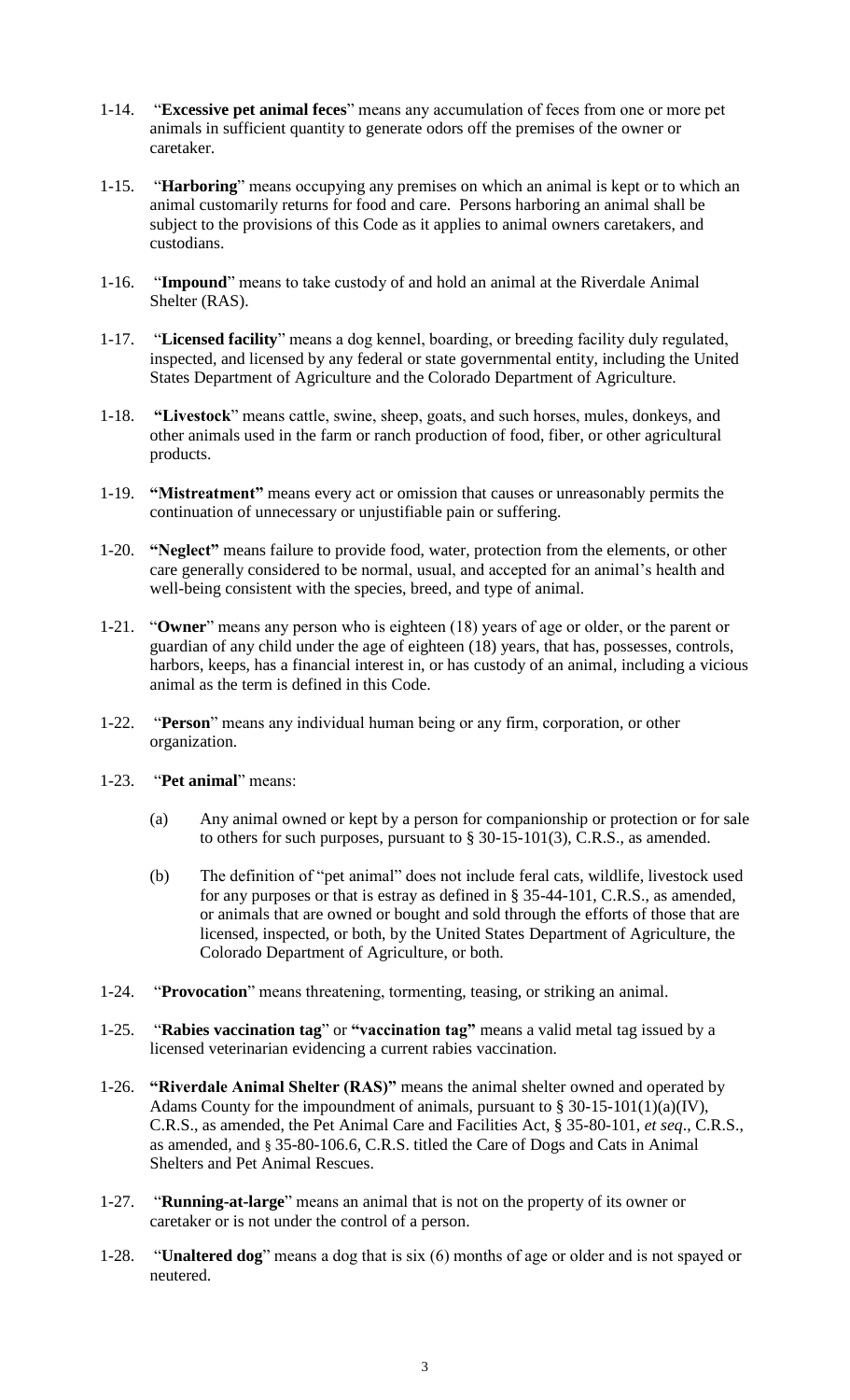- 1-29. "**Vicious or dangerous animal**" means:
	- (a) Any pet animal that has inflicted bodily injury upon or has caused the death of a person, another animal, or livestock; or
	- (b) Any pet animal that has demonstrated tendencies that would cause a reasonable person to believe the animal may inflict bodily injury upon or cause the death of any person, another animal, or livestock; or
	- (c) Any pet animal that has engaged in or been trained for animal fighting as described and prohibited in § 18-9-204, C.R.S., as amended; or
	- (d) A dangerous dog, as defined in § 18-9-204.5, C.R.S., as amended.
- 1-30. "**Wildlife**" means living things and especially mammals, birds, fishes, and reptiles that are neither human nor domesticated.

## **ARTICLE II: DUTIES AND POWERS OF ANIMAL MANAGEMENT OFFICERS**

- 2-1. Pursuant to § 30-15-102(3) and § 30-15-105, C.R.S., as amended, Animal Management Officers shall hereby have the duty and authority to enforce all sections of this Code as it pertains to pet animals, including issuing, signing, and serving citations or summonses and complaints and making all administrative determinations as required by this Code and shall be included in the definition of "peace officer" under § 18-3-201(2), C.R.S., as amended, as it pertains to assaults upon peace officers
- 2-2. It shall be lawful for an Animal Management Officer to enter upon private property to capture an animal to be impounded for violation of this Code if:

(a) The Animal Management Officer has obtained a search warrant; or

(b) The Animal Management Officer has obtained the consent of the owner or resident of the property; or

(c) The Animal Management Officer is in pursuit of an animal that has been running-atlarge, except that the Animal Management Officer shall not enter into any enclosed building or structure on private property without a search warrant or the consent of the owner or resident of the property upon which the enclosed building or structure is located.

- 2-3. Animal Management Officers may be appointed to the State Bureau of Animal Protection pursuant to § 35-42-107, C.R.S. and nothing in this Code shall abrogate their powers and duties thereunder.
- 2-4. Nothing in this Code shall be construed to prevent any Animal Management Officer from taking whatever action is reasonably necessary to protect his or her person or members of the public from injury by any animal.

## **ARTICLE III: RECORDS**

3-1. It shall be the duty of ACAM to keep, or cause to be kept, accurate, detailed, and complete records of all licenses, summonses, complaints, warnings, and violations issued under this Code.

## **ARTICLE IV: LICENSING OF DOGS**

4-1. Owners of dogs that are six (6) months of age or older shall cause such dogs to be licensed by RAS. Each dog license shall be valid for a period of one year from the date of issuance and shall be renewed annually.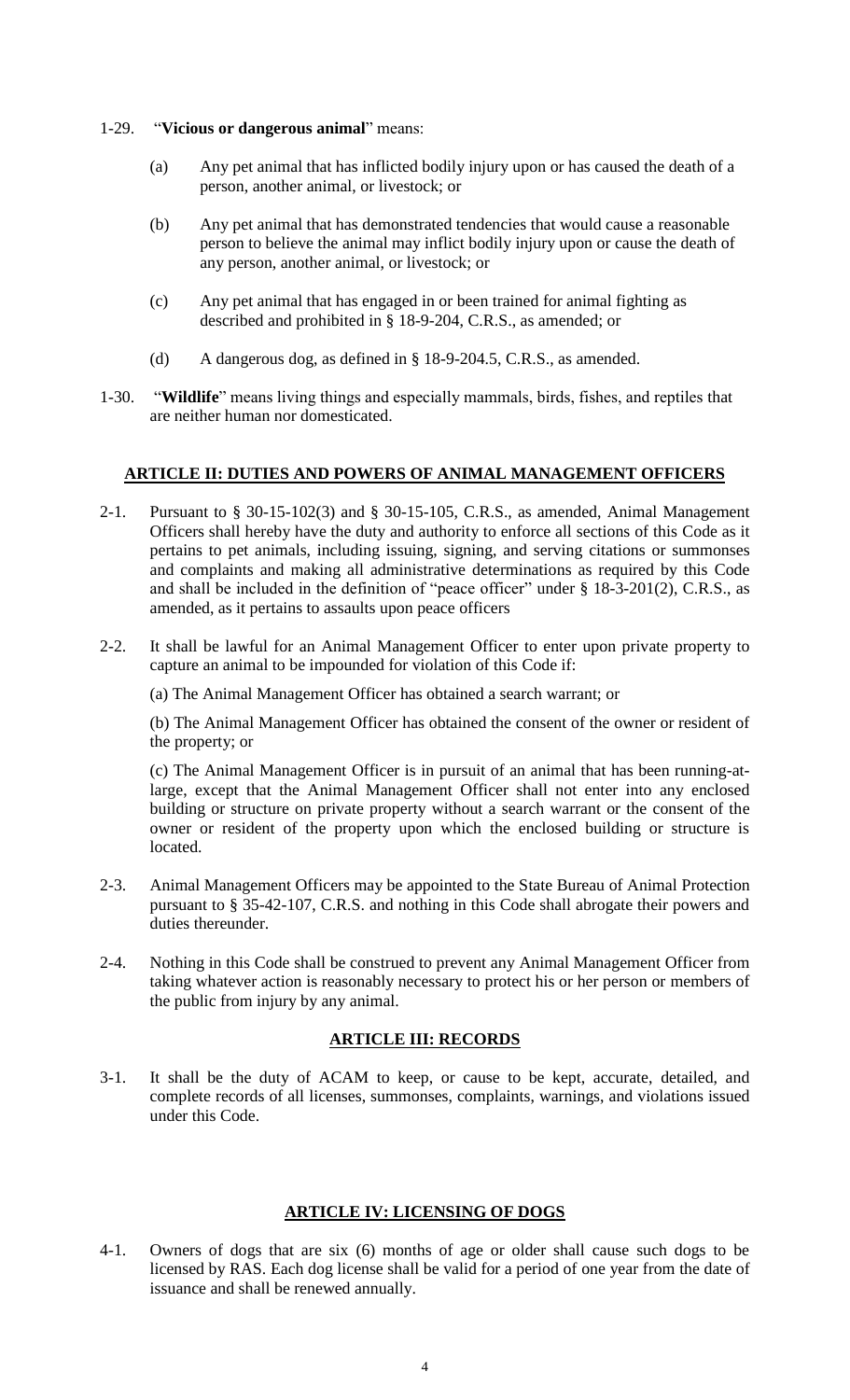- 4-2. To obtain a dog license, the owner must present to RAS a valid rabies vaccination certificate indicating the dog has been vaccinated against rabies by a licensed veterinarian.
- 4-3. The fees for licensing shall be established by separate resolution of the Board of County Commissioners and shall be assessed as follows:

(a) Spayed and neutered dogs. The annual licensing fee for spayed and neutered dogs shall apply upon presentation to RAS of valid proof from a licensed veterinarian that the dog has been neutered or spayed. Unaltered dogs may be licensed for this fee if RAS finds, in its sole discretion, that there is a valid medical reason precluding the dog from being spayed or neutered.

(b) Unaltered dogs. The annual licensing fee for dogs that do not meet the criteria established under this section 4-3(a) shall be the fee established for unaltered dogs.

(c) Exemption for licensed facility owners. Owners of licensed facilities shall be exempt from paying licensing fees but shall be subject to all other provisions of this Code.

## **ARTICLE V: PROHIBITED OR UNLAWFUL ACTS**

#### 5-1. **Rabies vaccinations required**. *Dog and cat owners shall be strictly liable for violations of this section, regardless of the actions of any non-owner caretakers.*

(a) Vaccination required. The owner or custodian of any dog or cat shall have such dog or cat vaccinated against rabies by a licensed state veterinarian, unless such owner or custodian has a written statement from a state licensed veterinarian that vaccination against rabies would be detrimental to the health of such dog or cat and presents said statement to an animal management officer. Such vaccination shall be performed on or before the appropriate anniversary date of the initial vaccination as determined by the compendium of animal rabies control § 25-4-615(2), C.R.S. Any person who acquires within the county a dog or cat shall have such dog or cat vaccinated within 30 days of such acquisition or within 30 days after the dog or cat reaches six months of age, whichever occurs later.

(b) It is unlawful for any person to possess any dog or cat which has not been vaccinated for rabies as provided for in subsection (a) of this section or which cannot be identified as having a current certificate of vaccination

(c) It shall be unlawful for a dog or cat to be off of the property of its caretaker without wearing its current rabies vaccination tag, which shall be affixed to the dog by means of a collar or harness.

(d) It shall be unlawful for a dog or cat to have affixed to it a license/rabies tag other than its own.

5-2. **Licensing**. *Dog owners shall be strictly liable for violations of this section, regardless of the actions of any non-owner caretakers.*

(a) It shall be unlawful for a dog that is age six (6) months or older to not be licensed as prescribed herein.

(b) It shall be unlawful for a dog to be off of the property of its caretaker without wearing its current Adams County license tag, which shall be affixed to the dog by means of a collar or harness.

(c) It shall be unlawful for a dog to have affixed to it a license/rabies tag other than its own.

#### 5-3. **Accumulation of excessive pet animal feces prohibited**.

(a) It shall be unlawful for an owner or caretaker of any pet animal to permit excessive pet animal feces to accumulate.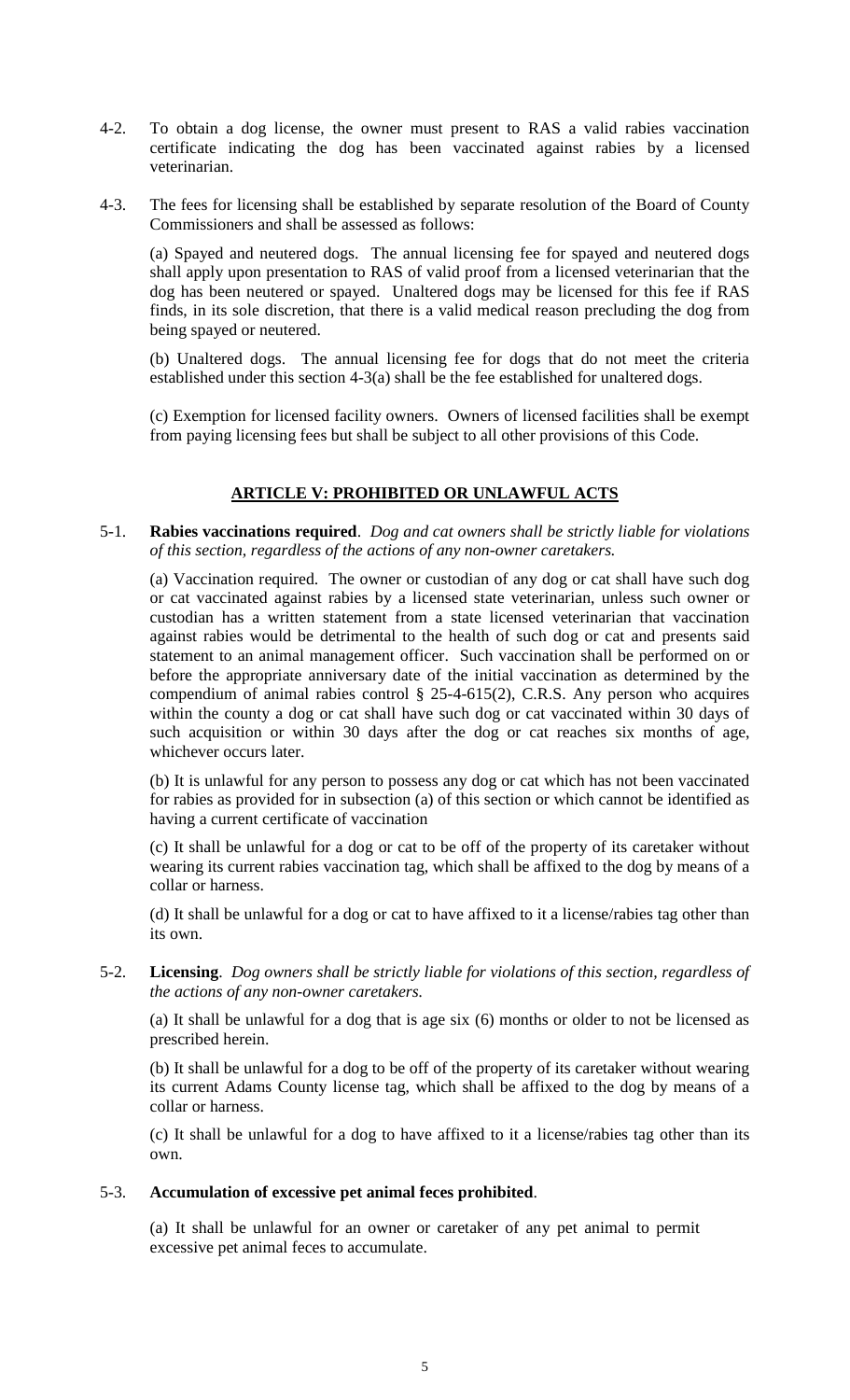(b) No summons and complaint for a violation of this Section 5-3 shall be issued unless at least one written warning, signed by an Animal Management Officer and at least one complainant, has been issued to an owner or keeper of the dog or dogs and/or the owner of the real property where the violation was found. Such written warning shall contain the date and time when the violation occurred and a brief explanation of the nature of the complaint and findings. Once a written warning has been issued, a summons and complaint may be issued for any violations that have occurred seven (7) days after the written warning without the necessity of an additional warning.

## 5-4. **Animals prohibited from causing damage.**

(a) It shall be unlawful for the owner or custodian of any animal to permit said animal, with or without the direct knowledge of that owner or custodian, to destroy, damage, or injure any shrubbery, plants, flowers, grass, lawn fence, structure, part of any structure, other domestic animal, or anything whatsoever upon any private property owned or occupied by a person other than the owner or custodian of such animal. The owner or custodian may not permit or allow their animal to come into contact with a motor vehicle owned by someone other than the owner or custodian of the animal in such a way so as to cause damage to the motor vehicle when said motor vehicle is on property other than that of the animal owner or custodian. Any animal permitted to engage in the activities prohibited by this section may be impounded as provided in Article VII of this Code.

(b) Any animal found trespassing or found causing damage to property as described in subsection (a) of this section may be humanely restrained by the owner or occupant of such property, or by such owner's or occupant's agent, for a reasonable time, during which time such owner, occupant, or agent shall notify animal management of his possession of the animal, release the animal to the owner or custodian, release the animal at the site of its capture, or transport the animal to the animal shelter.

- 5-5. **Animals in heat must be confined**. Any unspayed dog in the stage of estrus (heat) shall be confined during such time in a house or secure and enclosed building, and said area of enclosure shall be so constructed that no male dog may gain access to the confined animal without human assistance. The Animal Management Officer shall order any unspayed dog that is in the state of estrus and that is not properly confined, or any such dog that is creating a neighborhood nuisance to be removed to a boarding kennel, to a veterinary hospital, or to the animal shelter. All expenses incurred as a result of the confinement shall be paid by the owner or custodian.
- 5-6**. Dangerous dog (unlawful ownership), Damages/destroys property of another, Bodily injury to person, Serious bodily injury to person, Injury/death to an animal**  is prohibited. It shall be unlawful for any person to unlawfully, own, possess, harbor, keep, have a financial/property interest in, have custody/control over a dangerous dog and said dog cause bodily injury to a person, serious bodily injury to a person, injury/death of a domestic animal, or damage/destruction of property of another. This violation applies only to damages and injuries resulting in restitution of more than one thousand dollars (\$1,000).

#### 5-7. **Cruelty to animals prohibited.**

(a) Pursuant to § 18-9-202, C.R.S., it shall be unlawful for any person to knowingly, recklessly, or with criminal negligence, cause and procure the over-driving, overworking, tormenting, deprivation of necessary sustenance, unnecessary and cruel beating, housing in a manner that results in chronic or repeated serious physical harm carrying in and upon a vehicle in a cruel or reckless man manner, engaging in sex act with, neglecting, abandoning, torturing, needless mutilating, needless killing of an animal or otherwise mistreat or neglect an animal. Animal Management Officers appointed to the State Bureau of Animal Protection pursuant to 35-42-107 are so authorized to conduct investigations and issues summons and complaints for the enforcement of §18-9-201 et seq. This unlawful conduct shall also serve as a violation of the Animal Control Code.

(b) An Animal Management Officer, having authority to act under this section, may take possession of and impound an animal that the Animal Management Officer has probable cause to believe is a victim of a violation of subsection (a) of this section, or is a victim of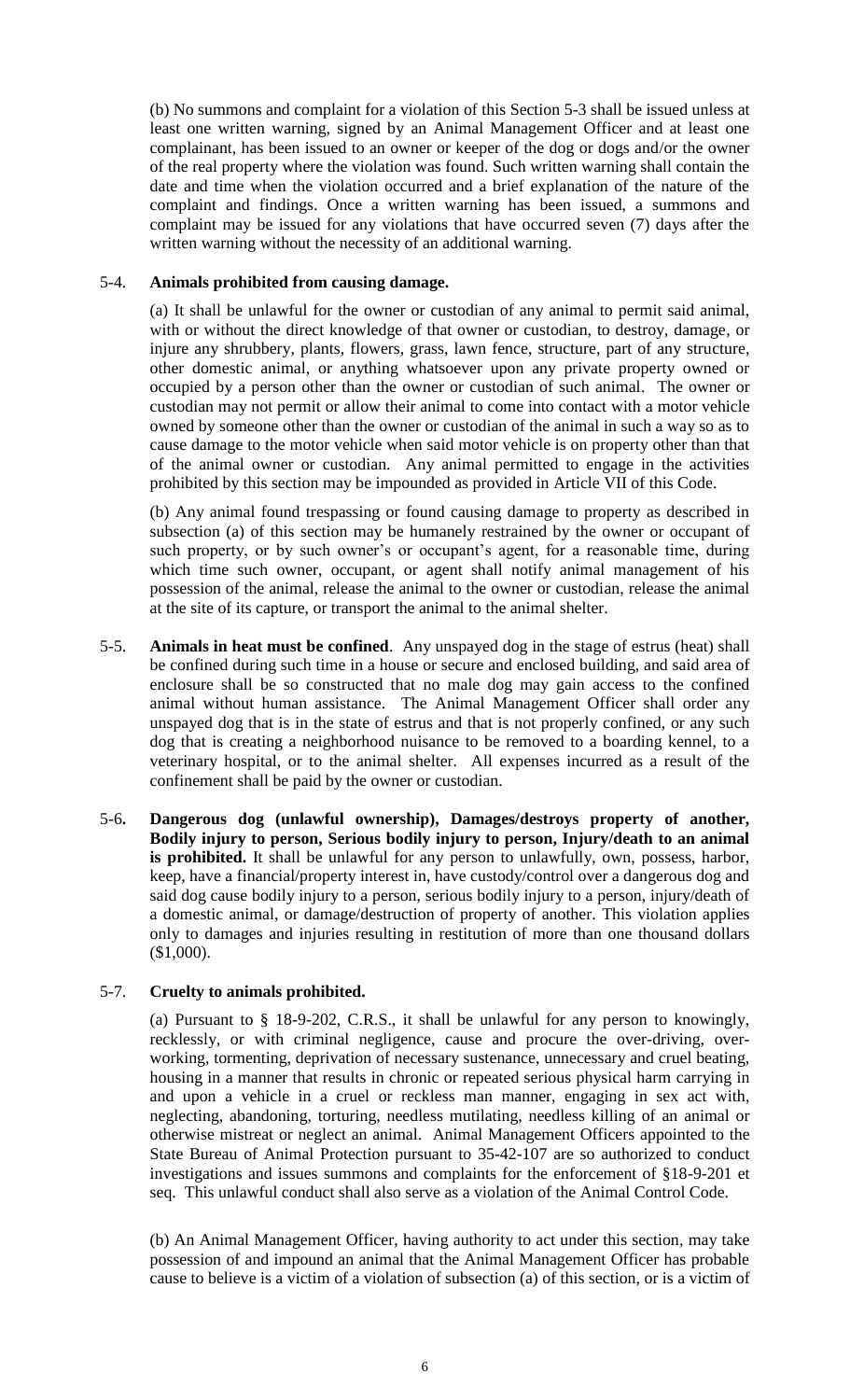a violation of § [18-9-204,](http://web.lexisnexis.com/research/buttonTFLink?_m=a2934e1850457a86bd9612a2726e06c4&_xfercite=%3ccite%20cc%3d%22USA%22%3e%3c%21%5bCDATA%5bC.R.S.%2018-9-202%5d%5d%3e%3c%2fcite%3e&_butType=4&_butStat=0&_butNum=3&_butInline=1&_butinfo=COCODE%2018-9-204&_fmtstr=FULL&docnum=1&_startdoc=1&wchp=dGLzVzB-zSkAW&_md5=9d00c2eaf3ce5fbeb68fcab20ff456e2) C.R.S., and as a result of the violation is endangered if it remains with the owner or custodian. If, in the opinion of a licensed veterinarian, an animal impounded pursuant to this Section 5-7 is experiencing extreme pain or suffering, or is severely injured past recovery, severely disabled past recovery, or severely diseased past recovery, the animal may be euthanized without a court order.

- 5-8. **Habitual violations of Code prohibited**. It shall be a separate unlawful offense for an owner or caretaker of any animal to violate this Code after being convicted for violating this Code three (3) or more times during any consecutive twelve (12) month period of time.
- 5-9. **Interference with an Animal Management Officer prohibited**. It shall be unlawful for any person to knowingly interfere with, hinder, or obstruct an Animal Management Officer in the performance of his or her duties under this Code.

#### 5-10. **Barking, Howling, or Other Unreasonable Animal Noise Prohibited.**

(a) It shall be unlawful for any person who owns or keeps a dog petty offense if such dog individually makes, or in combination with another dog or dogs together make, any noises or disturbances by barking, howling, yelping, whining or other utterance that is audible beyond the premises on which the dog is kept, for a consecutive period in excess of twenty (20) minutes during the day (7 A.M. to 9 P.M.) or for a consecutive period in excess of ten (10) minutes during the night (9:01 P.M. to 6:59 A.M.), and/or a cumulative period in excess of one-hundred twenty (120) minutes during any twenty-four (24) hour period.

(b) No summons and complaint for a violation of this Section 5-10 shall be issued unless at least one written warning, signed by the Animal Management Officer and at least one complainant, has been issued to an owner or keeper of the dog or dogs that have exceed the noise limits. Such written warning shall contain the date and time when the violation occurred and a brief explanation of the nature of the noise complaint. Once a written warning has been issued, a summons and complaint may be issued for any violations that have occurred seven (7) days after the written warning without the necessity of an additional warning.

(c) No summons and complaint shall be issued, nor shall there be a conviction for a violation of this Section5-10 , unless there are two (2) complaining witnesses from separate households who have signed such complaint; except that only one (1) complaining witness shall be required to sign the complaint under either of the following circumstances:

(1) An Animal Management Officer or Deputy Sheriff has personally investigated the complaint of a single complainant and observed the nature and duration of the noise created by the dog(s) and can testify as to such observations, or

(2) A complainant has presented to the Animal Management Officer or Deputy Sheriff at the time of the complaint other credible and admissible corroborative evidence of the alleged violation.

- 5-11. **Provocation of animals prohibited**. It shall be unlawful for any person to engage in provocation of an animal.
- 5-12. **Unsafe tethering.** It shall be unlawful for the owner or custodian of any animal to tether any animal in such a manner that the animal may become entangled and unable to reach shelter or water, or in such a manner that the animal may be injured, strangled, or otherwise caused to suffer.

(a) It shall be unlawful to tether any animal on any property other than that of the owner or custodian without prior written permission of the property owner or occupant, or to allow any animal tethered on the property of the owner or custodian to have access to property other than that of the animal owner or custodian.

(b) Any injured animal on public property or property other than that of the owner or custodian without permission of the property owner or occupant shall be removed by the Animal Management Officer and given any stabilizing veterinary treatment deemed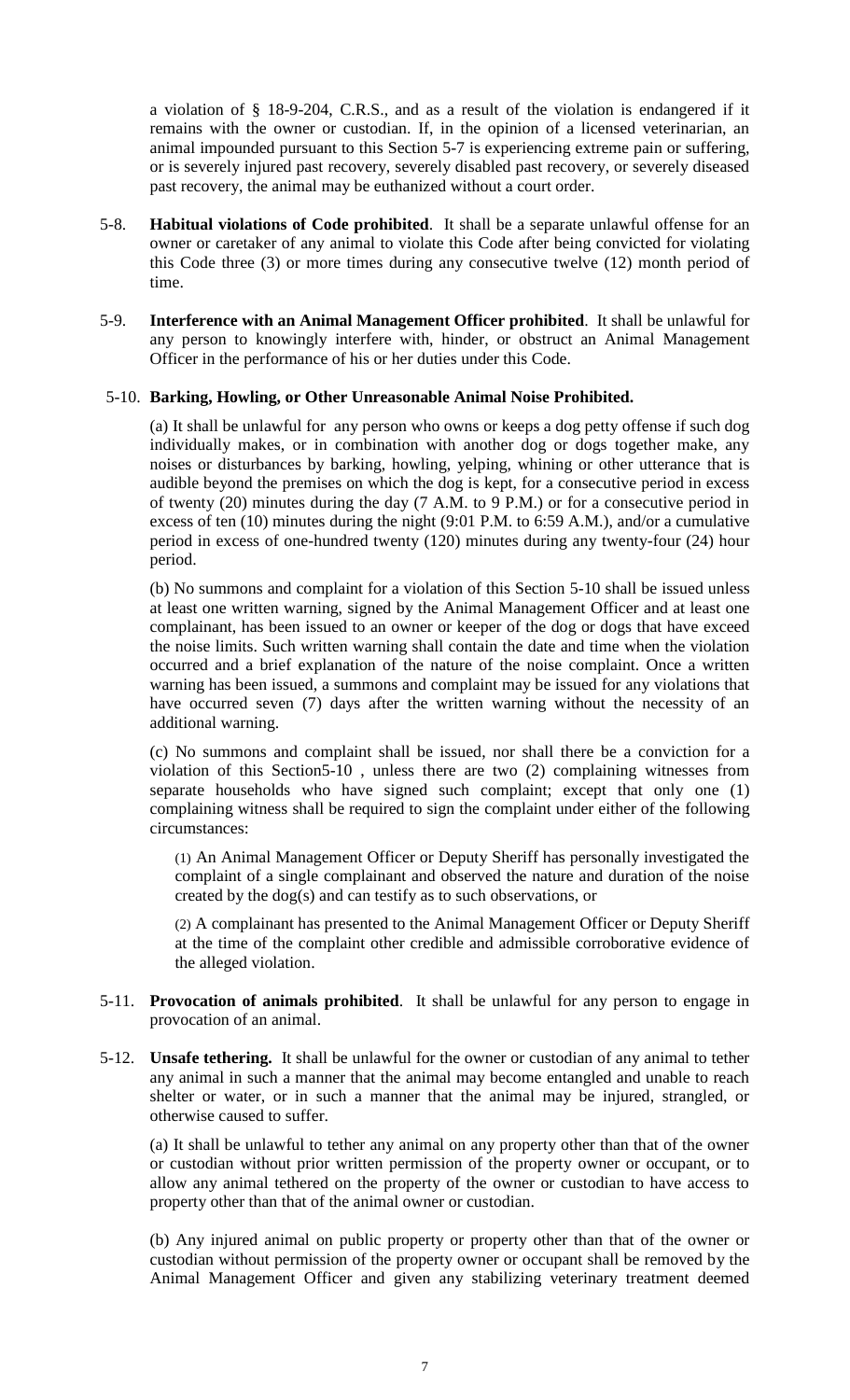reasonable under shelter guidelines, pending notification of the owner or custodian. The owner or custodian of such animal shall be liable for all veterinary expenses and impoundment fees.

#### **ARTICLE VI: PENALTIES FOR VIOLATIONS**

- 6-1. Pursuant to § 30-15-102(1), C.R.S., as amended, and § 18-1.3-503, C.R.S. any violation of this Code shall be a petty offense and shall be punishable by a fine of not more than three hundred dollars (\$300), imprisonment for not more than ten days in a county jail, or both, for each separate offense. Pursuant to Adams County Ordinance 6. For the Control of Unleashed or Unclaimed Animals, certain additional animal-related offenses are also subject to penalties and are incorporated into this table by reference.
- 6-2. Pursuant to § 30-15-102, C.R.S., as amended, Animal Management Officers, and/or any arresting law enforcement officers, are hereby authorized to assess penalties for violations of this Code in accordance with the penalty assessment procedures of § 16-2- 201, C.R.S., as amended, and as otherwise specified herein.
- 6-3. Accordingly, a graduated fine schedule for violations of this Code shall be imposed as follows:

| <b>VIOLATION</b>                                            | <b>SECTION</b><br><b>OF CODE</b> | <b>NUMBER OF</b><br><b>OFFENSES</b> | <b>FINE</b>            |
|-------------------------------------------------------------|----------------------------------|-------------------------------------|------------------------|
| Failure<br>vaccinate<br>to                                  | $§ 5-1(a)$                       | 1                                   | \$50                   |
| against rabies                                              |                                  | $\overline{2}$                      | \$100                  |
|                                                             |                                  | 3 or more                           | \$150                  |
| Rabies vaccination<br>tag                                   | $\S 5-1(c)$                      | 1                                   | \$50                   |
| not affixed                                                 |                                  | $\overline{2}$                      | \$100                  |
|                                                             |                                  | 3 or more                           | \$150                  |
| rabies<br>Misuse<br>of                                      | $\S 5-1(d)$                      | 1                                   | \$50                   |
| vaccination tag                                             |                                  | $\overline{2}$                      | \$100                  |
|                                                             |                                  | 3 or more                           | \$150                  |
| Failure to license animal                                   | $\S 5-2(a)$                      | 1                                   | \$25                   |
|                                                             |                                  | $\overline{2}$                      | \$50                   |
|                                                             |                                  | 3 or more                           | \$100                  |
| License tag not affixed to                                  | $$5-2(b)$                        | 1                                   | \$25                   |
| animal                                                      |                                  | $\overline{2}$                      | \$50                   |
| License tag not affixed to<br>animal (continued)            | $$5-2(b)$                        | 3 or more                           | \$100                  |
| Misuse of animal license                                    | $$5-2(c)$                        | $\mathbf{1}$                        | \$25                   |
| tag                                                         |                                  | $\overline{2}$                      | \$50                   |
|                                                             |                                  | 3 or more                           | \$100                  |
| Excessive accumulation                                      | $§ 5-3$                          | 1                                   | \$25                   |
| of pet animal feces                                         |                                  | $\overline{2}$                      | \$50                   |
|                                                             |                                  | 3 or more                           | \$100                  |
| <b>Property Damage</b>                                      | $§ 5-4$                          | $\mathbf{1}$                        | \$75                   |
|                                                             |                                  | $\overline{2}$                      | \$150                  |
|                                                             |                                  | 3 or more                           | \$300                  |
| Animal in heat and not                                      | $§ 5-5$                          | 1                                   | \$100                  |
| confined                                                    |                                  | $\overline{2}$                      | \$200                  |
|                                                             |                                  | 3 or more                           | \$300                  |
| Dangerous dog causing<br>injury or damage                   | $§ 5-6$                          | 1 or more                           | \$300                  |
| Cruelty                                                     | $§ 5-7$                          | 1 or more                           | \$300 or Court Summons |
| <b>Habitual violations</b>                                  | $§ 5-8$                          | 1 or more                           | \$300                  |
| Interference with an<br><b>Animal Management</b><br>Officer | $§ 5-9$                          | 1 or more                           | \$300                  |
| Barking, Howling, or                                        | $$5-10$                          | 1                                   | \$25                   |
| Other Unreasonable                                          |                                  | $\overline{2}$                      | \$50                   |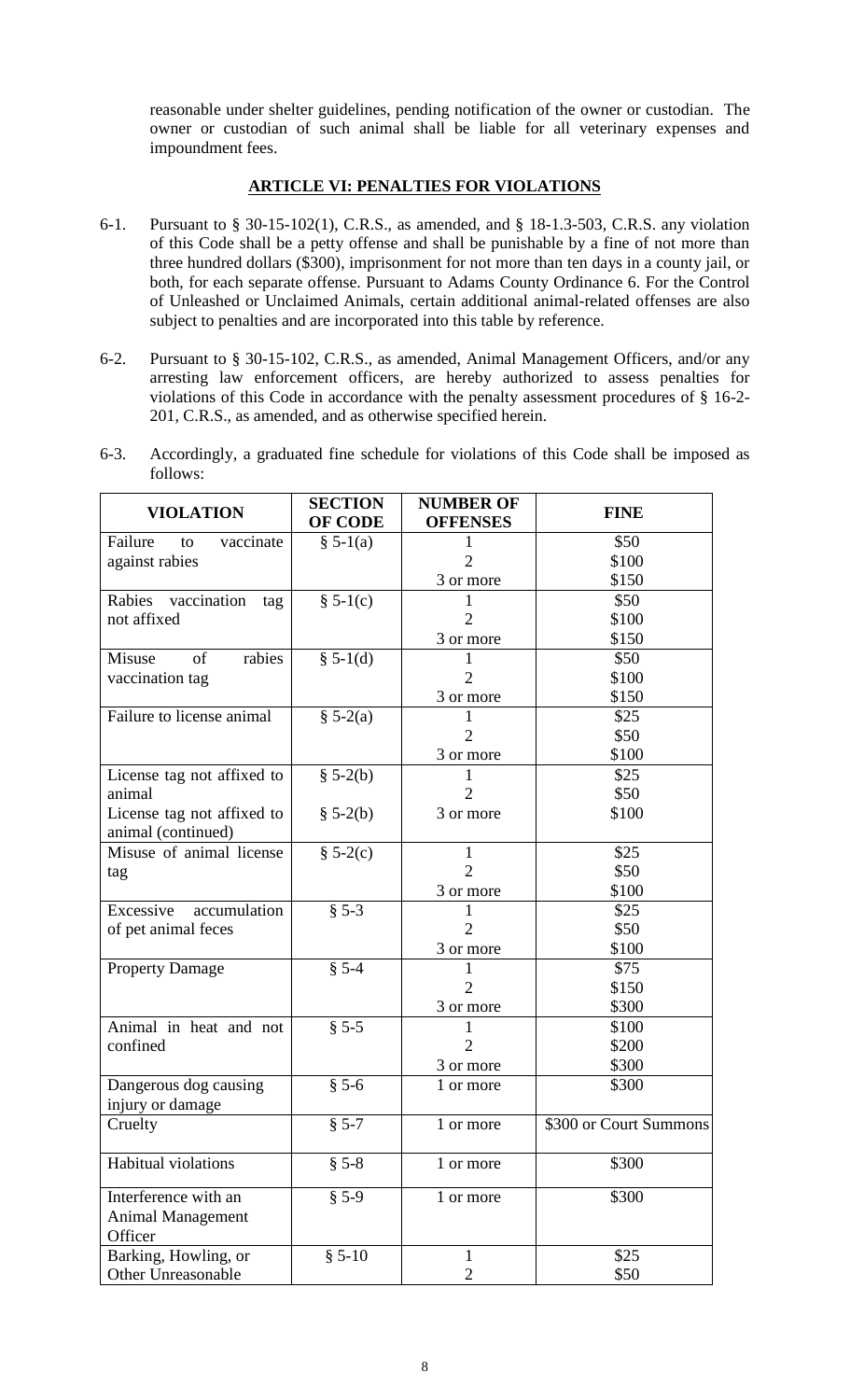| Animal Noise Prohibited   |           | 3 or more | \$100  |
|---------------------------|-----------|-----------|--------|
| Provocation of an animal  | $§ 5-11$  |           | \$50   |
|                           |           | っ         | \$75   |
|                           |           | 3 or more | \$100  |
| <b>Unsafe Tethering</b>   | $§ 5-12$  |           | \$100  |
|                           |           | 2         | \$200  |
|                           |           | 3 or more | \$300  |
| Animal-at-large           | Ordinance |           | \$75   |
|                           | No. $6$   |           | \$150  |
|                           |           | 3         | \$300  |
|                           |           | 4 or more | \$1000 |
| Vicious or dangerous      | Ordinance | 1 or more | \$1000 |
| animal-at-large           | No. $6$   |           |        |
| <b>Habitual Ordinance</b> | Ordinance | 1 or more | \$1000 |
| <b>Violations</b>         | No. $6$   |           |        |

- 6-4. The graduated fines enumerated above shall be imposed when any owner, caretaker, custodian, or other person violates this Code or Ordinance 6 as indicated
- 6-5. Pursuant to § 30-15-102(3), C.R.S., as amended, whenever an Animal Management Officer has probable cause to believe a violation of this Code has occurred, the officer shall issue a penalty assessment notice to the alleged offender, which shall be in the form of a summons and complaint.
- 6-6. Pursuant to  $\S 16-2-201(2)$ , C.R.S., as amended, the summons and complaint shall identify the alleged offender, state with specificity the sections of this Code that were allegedly violated by the offender, state the applicable fine for the offense or each offense, and state that the alleged offender must pay the fine(s) by a date certain or appear to answer the charge(s) at a specified time and place. A duplicate copy of the summons and complaint shall be sent to the County Court Clerk of the 17<sup>th</sup> Judicial District.
- 6-7. Pursuant to § 16-2-201(3), C.R.S., as amended, if the person given a summons and complaint chooses to acknowledge guilt, the person may pay the assessed fine by mail, in person or online, within the time specified in the summons and complaint.
- 6-8. If the person given a summons and complaint chooses not to acknowledge guilt and to contest the violation(s) alleged, the person shall appear in court at the date, time, and place specified in the summons and complaint.

# **ARTICLE VII: IMPOUNDING ANIMALS**

- 7-1. **Animals running-at-large**. Pursuant to §§ 30-15-101(1)(a)(IV) and (V), C.R.S., as amended, an Animal Management Officer may impound any animal not under control or found running-at-large, including dogs found without license tags or rabies vaccination, any animal that has inflicted bodily injury, any animal that appears to be sick or injured and in need of medical attention, and/or any animal otherwise in violation of this Code.
- 7-2. **Disposition of animals found running-at-large**. Animals found running-at-large shall be impounded in accordance with § 35-80-106.3, C.R.S., as amended, during which time the staff of the RAS shall make reasonable efforts to identify and notify the owner of the pet animal of its impoundment.

(a) If the owner of the animal is identified and notified, the animal may be released to the custody and control of the owner or the owner's designee upon payment in full of the costs incurred by the RAS in boarding and caring for the pet animal.

(b) If the RAS staff is unable to identify or notify the owner of a pet animal of its impoundment, after making reasonable efforts to do so, the pet animal may be made available for adoption or may be humanely euthanized at the sole discretion of the Director or their designee of the RAS in accordance with § 35-80-106.3, C.R.S, as amended.

(c) If an impounded animal is determined by the Director or their designee of the RAS to be critically injured or ill, and it is deemed by the Director or their designee to be in the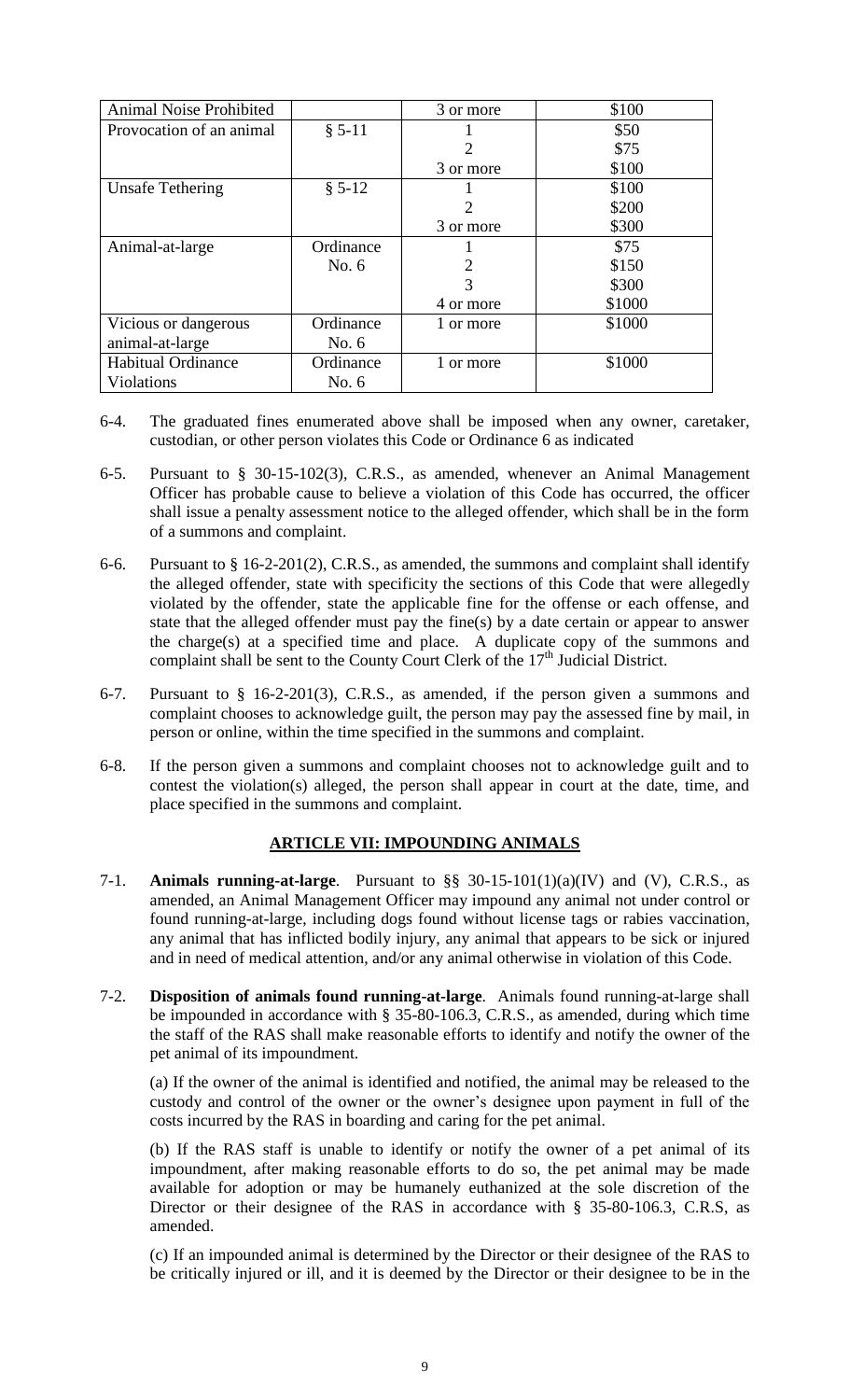best interests of the animal for it to be humanely euthanized, such euthanization may occur immediately at the sole discretion of the Director or their designee.

(d) If the owner of an animal is identified after the animal is adopted or euthanized, the owner shall be liable for the costs of board and care during the animal's impoundment.

7-3 **Animals that inflict bodily injury**. Any animal that is suspected of having bitten or that bites a person causing bodily injury shall be immediately impounded for a minimum of ten (10) days from the date of the suspected bite or bite**s** to be observed for symptoms of rabies. The impoundment can be in home quarantine, impoundment at the RAS or licensed veterinarian or licensed kennel facility of owner's choice if a bodily injury occurs. During the impoundment period, the animal shall not be placed for adoption, placed in foster care, or returned to its owner or caretaker. The owner of the pet animal shall be liable for the costs of board and care incurred by the ACASAC during the period of impoundment pursuant to §18-9-202.5.

The provisions of § 25-4-601, *et seq*., C.R.S., as amended, concerning rabies control, shall be applicable to such incidents of impoundment.

- 7-4 **Disposition of animals that inflict bodily injury**. Upon the issuance of a summons specified in and pursuant to §18-9-202.5, C.R.S. the owner's dangerous dog may be taken into custody and placed in a public animal shelter, at the owner's expense, pending final disposition of the charge against the owner. In addition, in the event the court, pursuant to the Colorado rules of criminal procedure and part 1 of article 4 of title 16, C.R.S., sets bail for an owner's release from custody pending final disposition, the court may require, as a condition of bond, that the owner's dangerous dog be placed by an impound agency, as defined in §18-9-202.5 (5), C.R.S. at the owner's expense in a location selected by the impound agency including a public animal shelter, licensed boarding facility, or veterinarian's clinic, pending final disposition of the alleged violation of this section. The owner is liable for the total cost of board and care for a dog placed pursuant to this provision.
- 7-5. **Disposition of unclaimed animals**. Any animal that remains impounded and unclaimed shall be processed in accordance with §18-9-202.5, C.R.S. and all applicable laws. Otherwise all animals impounded and unclaimed for period of forty-eight (48) consecutive hours following notification of its owner of its impoundment or following a court hearing at which violation of this Code was at issue, shall become the property of the RAS. The animal may thereafter be adopted or humanely euthanized in accordance with the policies of the RAS, but the owner of the animal shall not thereby be discharged from liability for the costs associated with the board and care of the animal during its impoundment.

#### **ARTICLE VIII: ADDITIONAL PROVISIONS**

- 8-1 **Validity of Code**. Pursuant to § 18-9-204.5(5)(b), C.R.S., as amended, nothing in § 18- 9-204.5, C.R.S., as amended, shall be construed to abrogate Adams County's authority to issue animal management and licensing resolutions and to impose penalties for violations of the same as provided by law.
- 8-2. **No liability associated with enforcement**. Pursuant to § 30-15-104, C.R.S., as amended, the Board of County Commissioners, Animal Management Officers, employees at the ACASAC, and any other persons authorized to enforce this Code, shall not be held responsible for any accident or subsequent disease that may occur to any animal in connection with the administration of this Code.
- 8-3. **Disposition of fines**. Pursuant to § 30-15-103, C.R.S., as amended, all fines and licensing fees collected for violations of this Code shall be paid into the treasury of the County, and deposited into the County's general fund, as such fines and fees are collected. Court costs, if any, shall be paid directly to the Court.
- 8-4. **Limitation on suits**. Prosecutions for the commission of any violation of this Code shall be barred one (1) year after the commission of the offense.